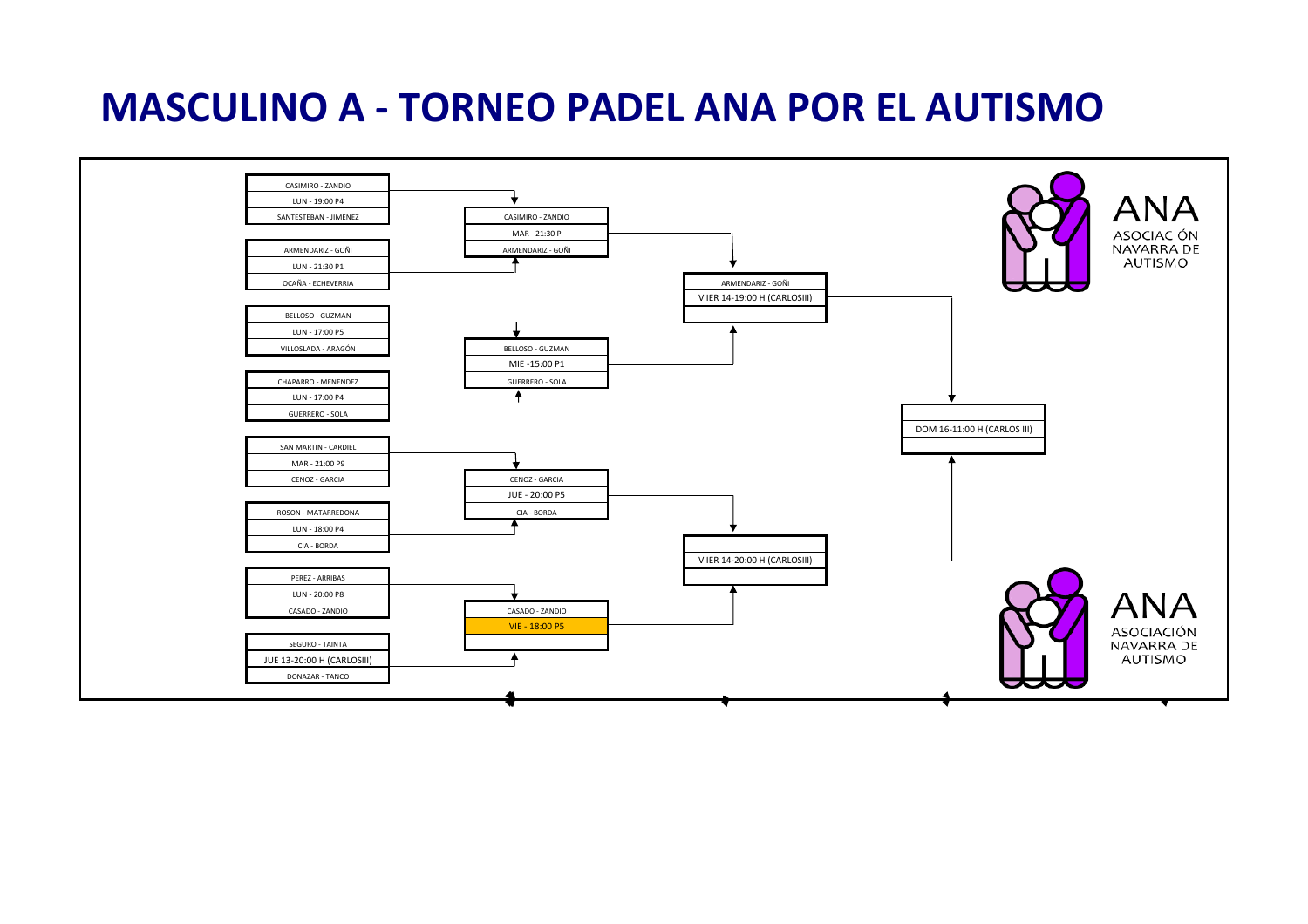#### **MASCULINO B - TORNEO PADEL ANA POR EL AUTISMO**

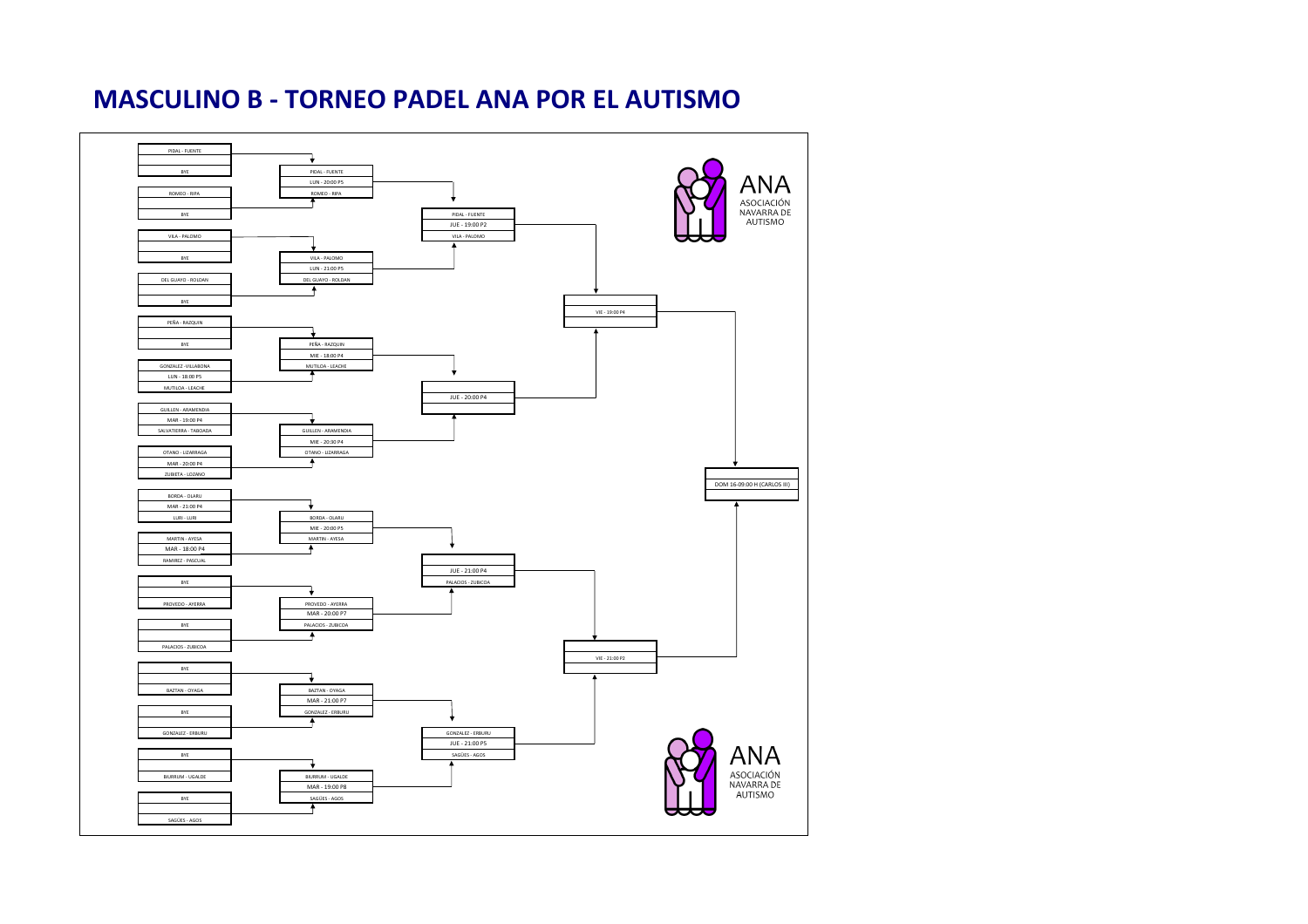## **MASCULINO C - TORNEO PADEL ANA POR EL AUTISMO**

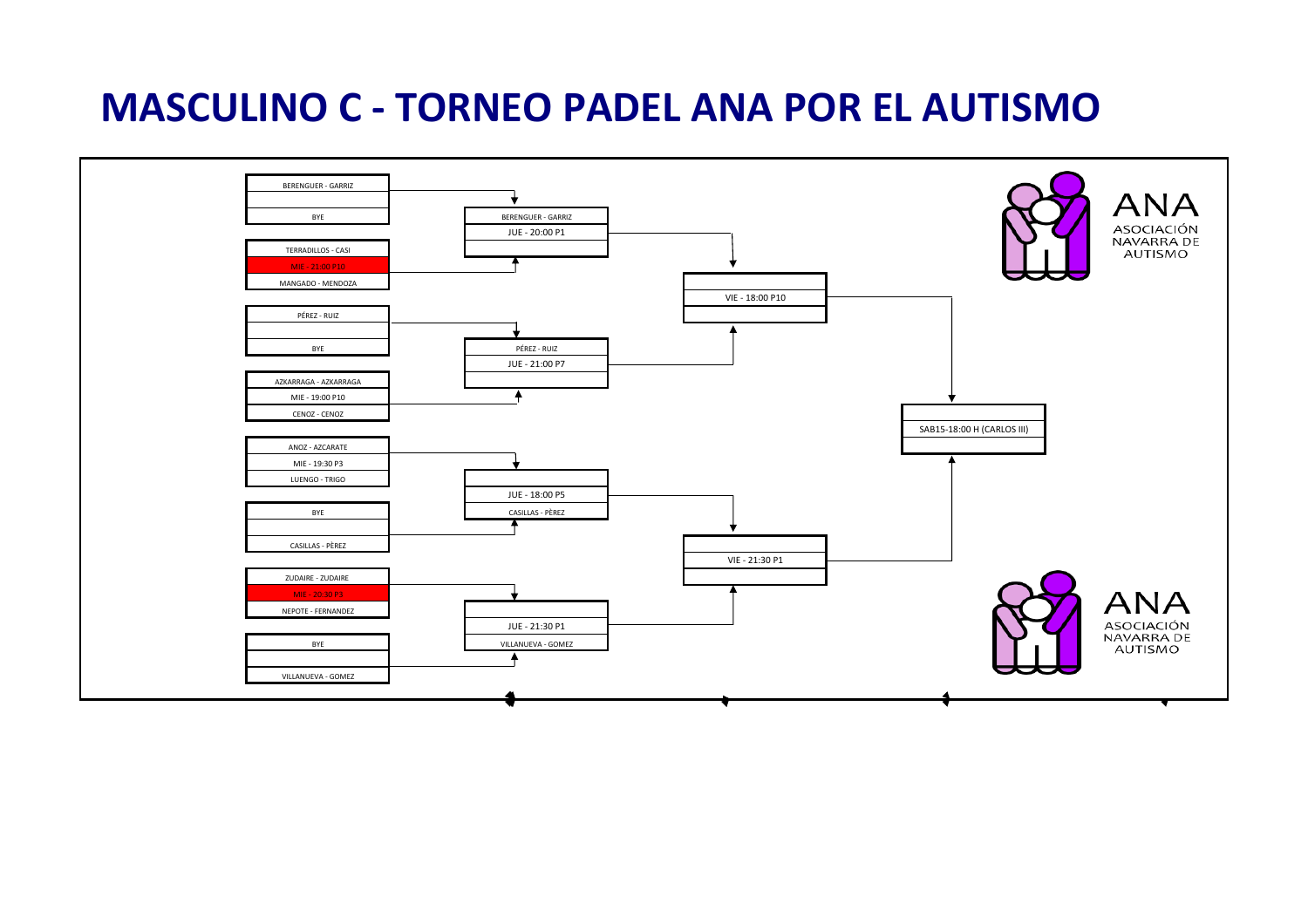# **FEMENINO A - TORNEO PADEL ANA POR EL AUTISMO**

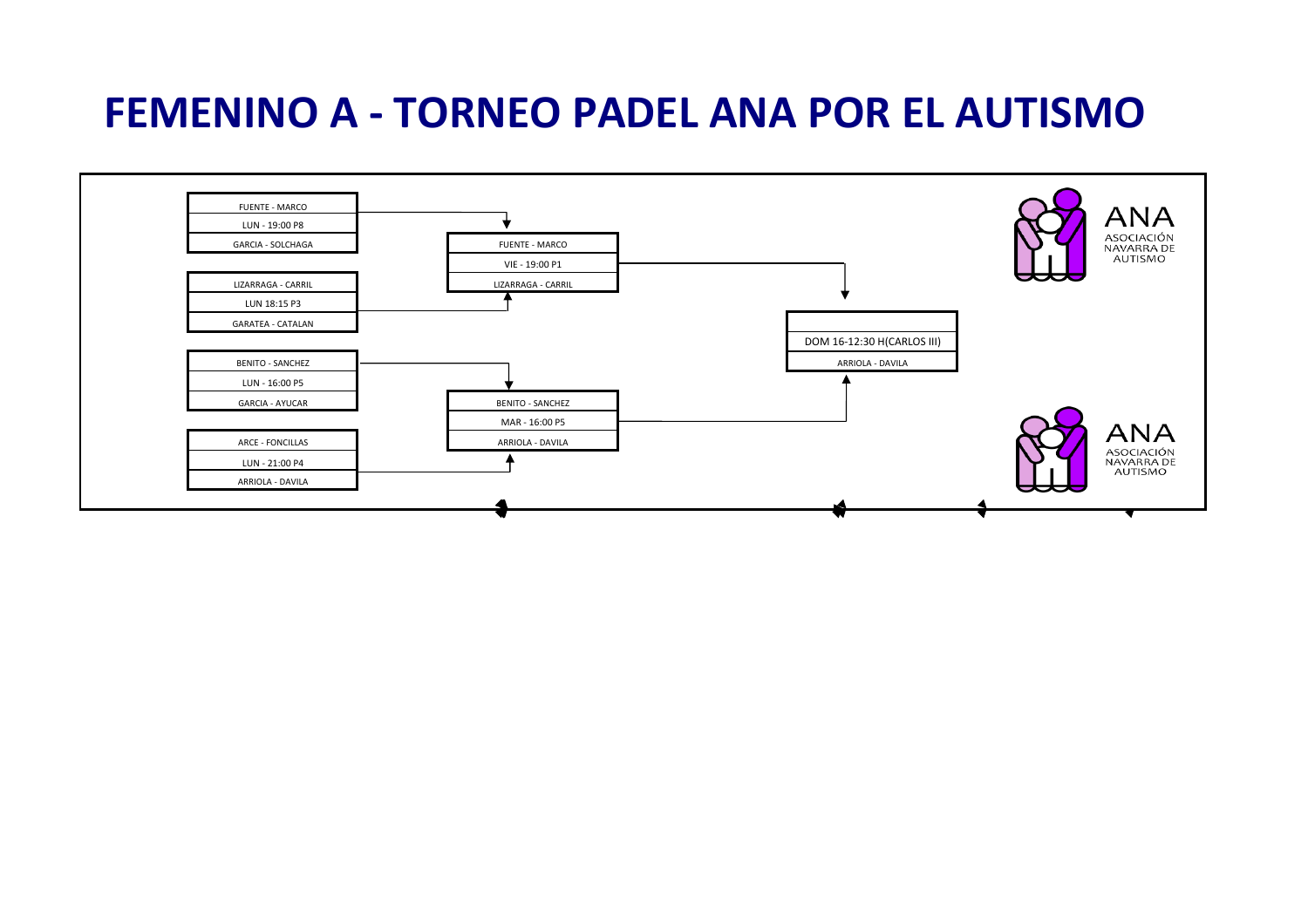#### **FEMENINO B - TORNEO PADEL ANA POR EL AUTISMO**

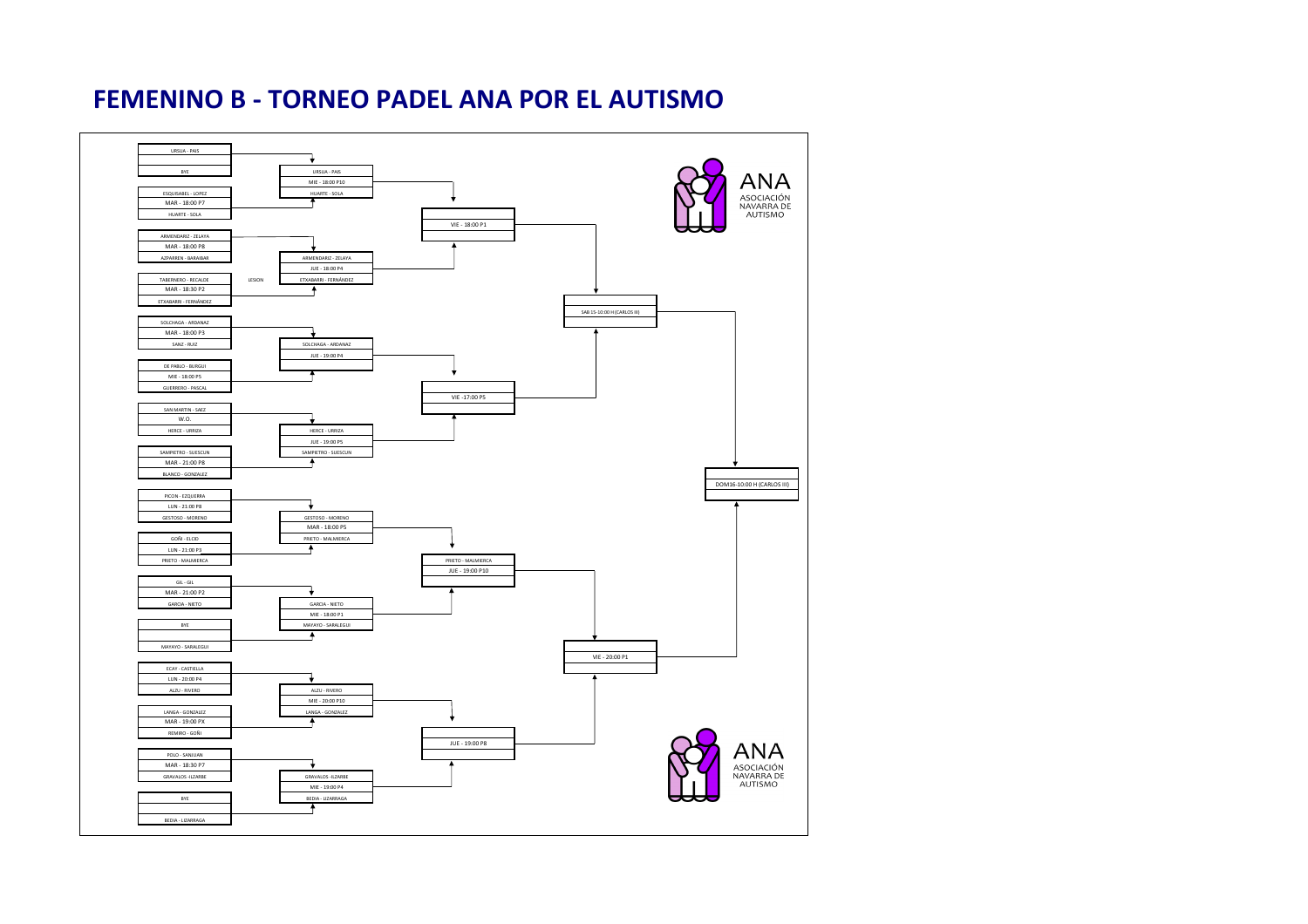### **FEMENINO C - TORNEO PADEL ANA POR EL AUTISMO**

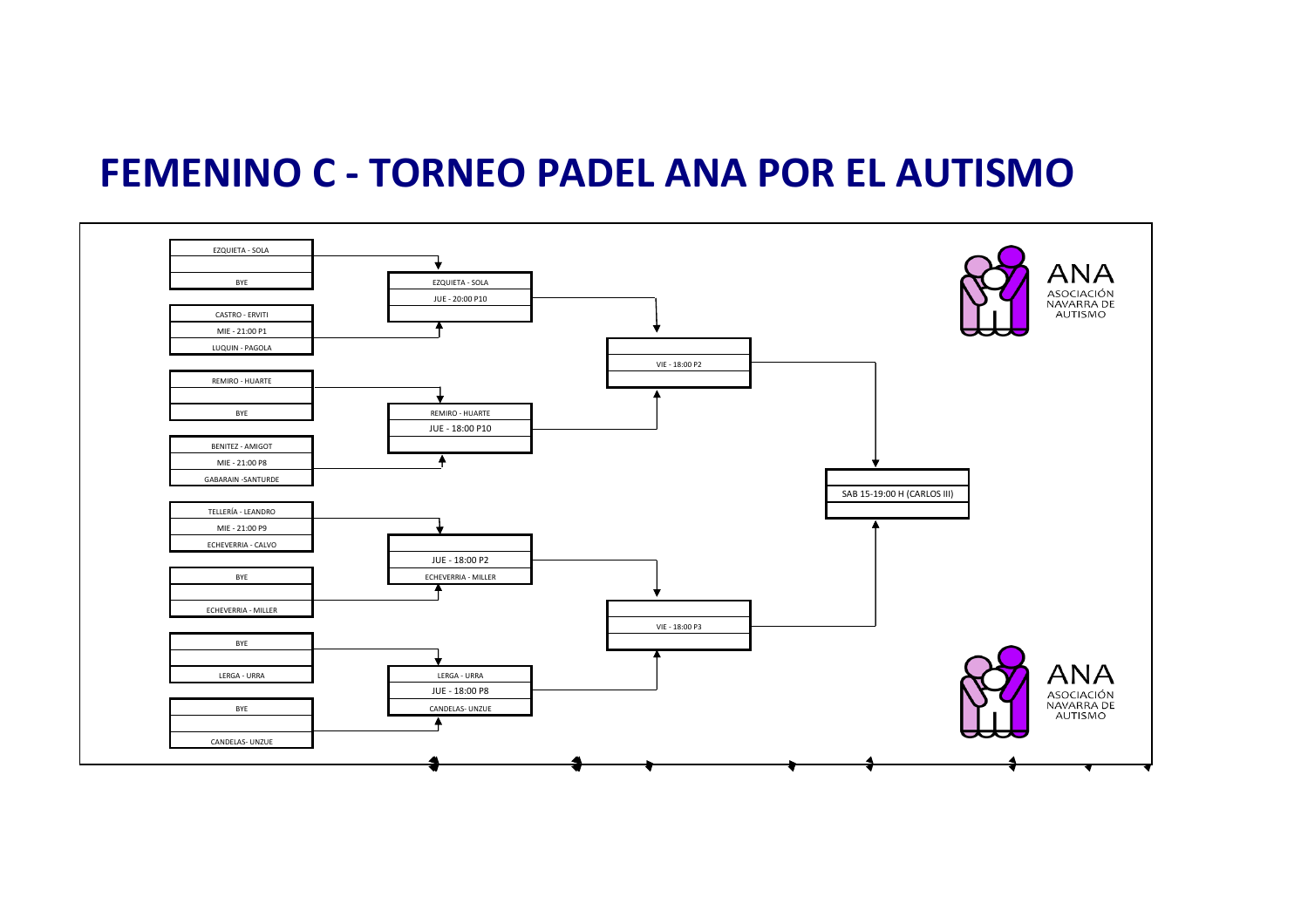## **MIXTO - TORNEO PADEL ANA POR EL AUTISMO**